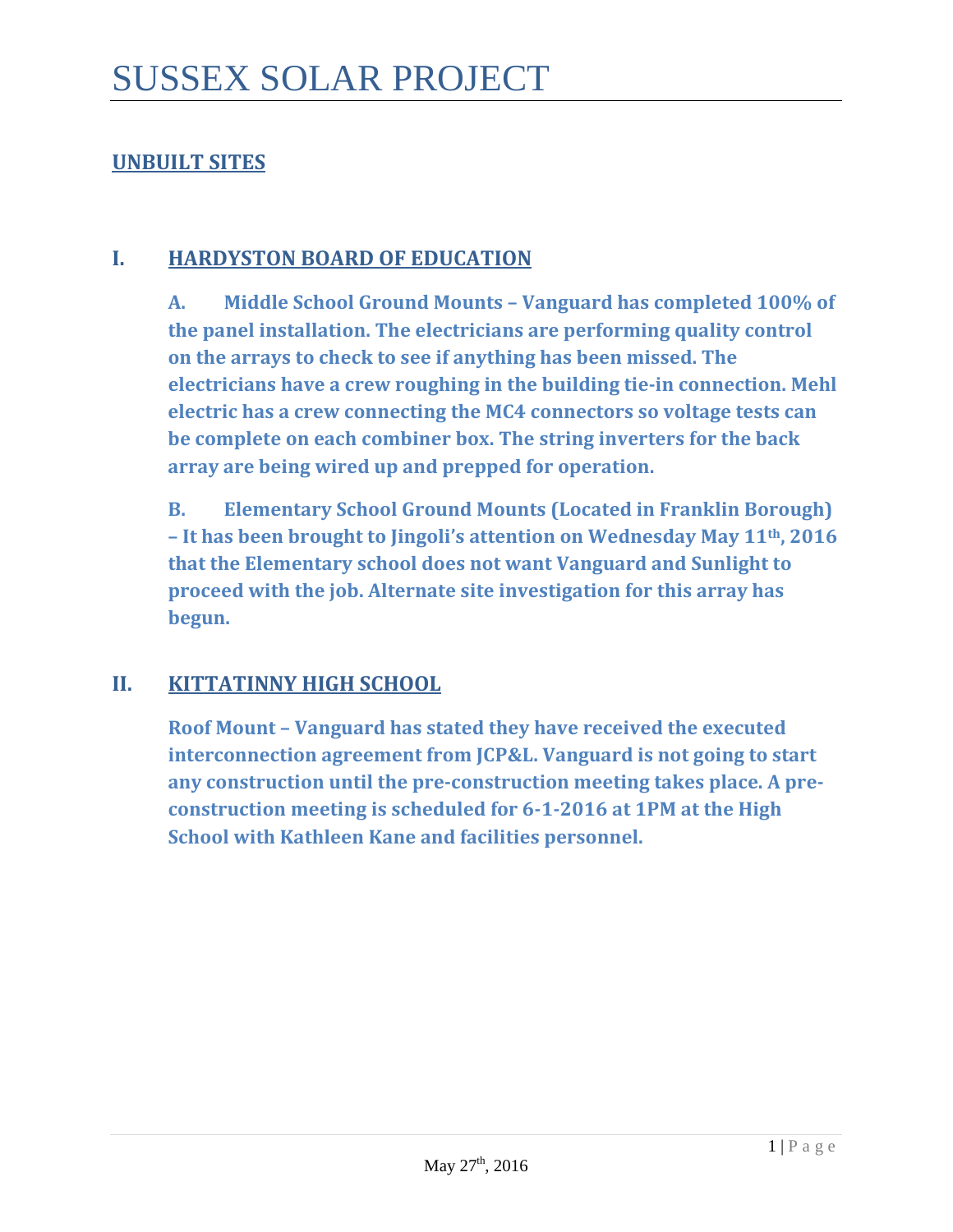# SUSSEX SOLAR PROJECT

## **III. SPARTA BOARD OF EDUCATION**

**Middle School Ground Mounts –– The interconnection agreement has been executed from the local unit and sent over to Vanguard on May 1st, 2016.. Vanguard stated that they have received the executed interconnection agreement from JCP&L. Sparta BOE has requested that work be performed once school gets let out for the summer. Vanguard will still proceed with utility mark out and lay post layout but construction cannot commence until summer recess.** 

## **IV. SUSSEX VO-TECH**

**A. Ground Mounts – Racking installation will be complete by Wednesday June 1st, 2016 Trenching and backfill is still underway. Vanguard called for a utility mark out for the trenching for the school interconnection. Utili-quest is on site 5-26-2016 for the utility mark out. Panel delivery will be complete by Tuesday May 30th, 2016.**

**B. Roof Mount – Vanguard did receive permits on Wednesday April 27th, 2016. Construction on this array will not start until the school is out for summer break so as not to disrupt students and staff.**

#### **V. Valley Road School Roof Mount**

**On Thursday May 12th, 2016 the Valley road school accepted the proposal for the roof mount. Sunlight, Vanguard and Jingoli will be making efforts to formally get this project into the EPC contract. Jingoli is currently working with Vanguard and Sussex Solar to update the EPC contract and Site Access Agreements with the school.**